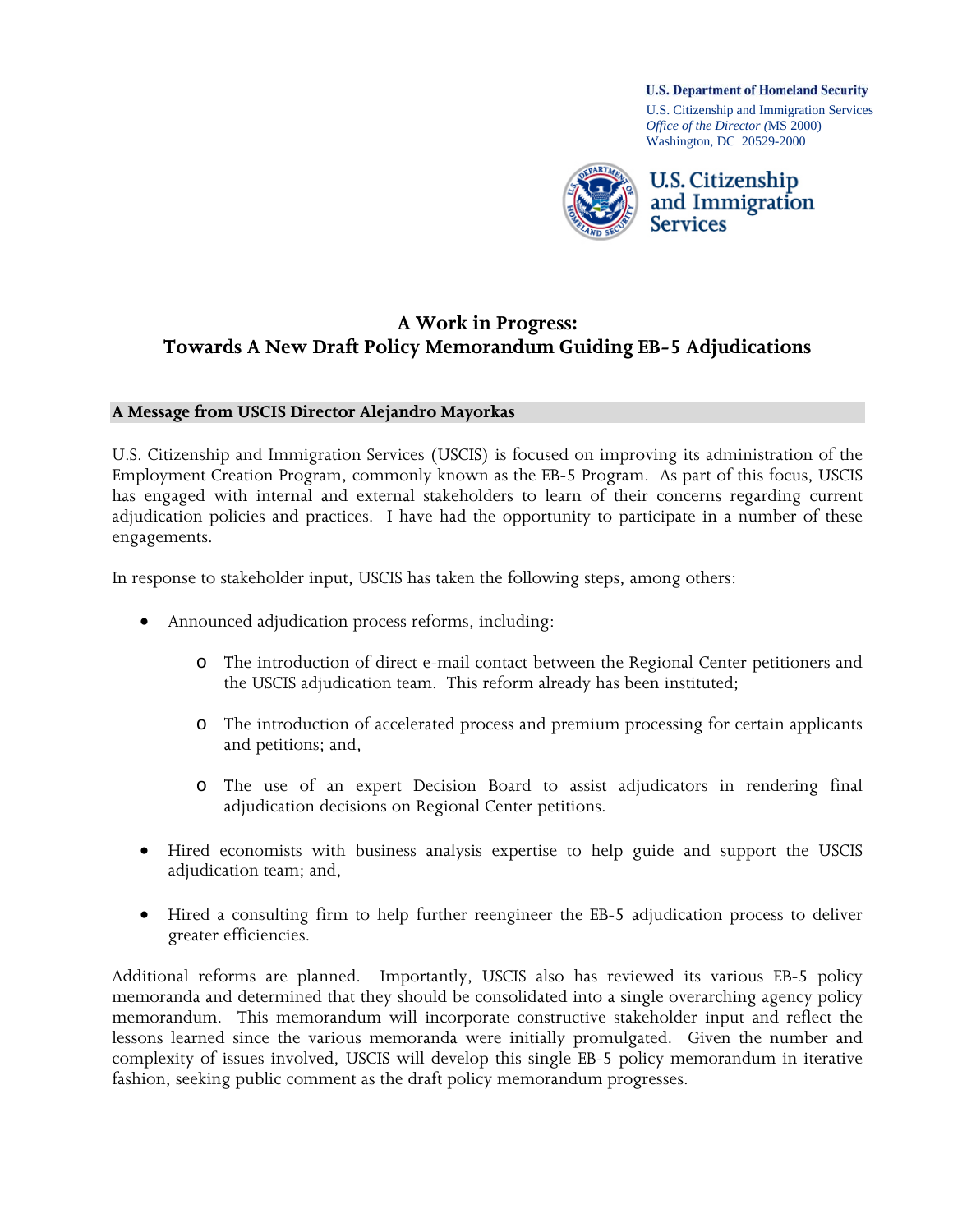#### A Work in Progress: Towards a New Draft Policy Memorandum Guiding EB-5 Adjudications Page 2

On the following pages is the first step in this iterative policy development process. USCIS sets forth the following draft memorandum to address certain foundational issues in the EB-5 Program. USCIS seeks stakeholder input on these foundational issues before providing greater detail and addressing additional issues. This draft memorandum is a work in progress, and it is shared now to obtain valuable real-time input and to define a collaborative approach with the stakeholder community. The following draft memorandum is not operative and will not guide adjudication decisions until it is published in complete and final form. Current policy memoranda continue to guide our adjudications.

Thank you.

Alejandro N. Mayorkas **Director**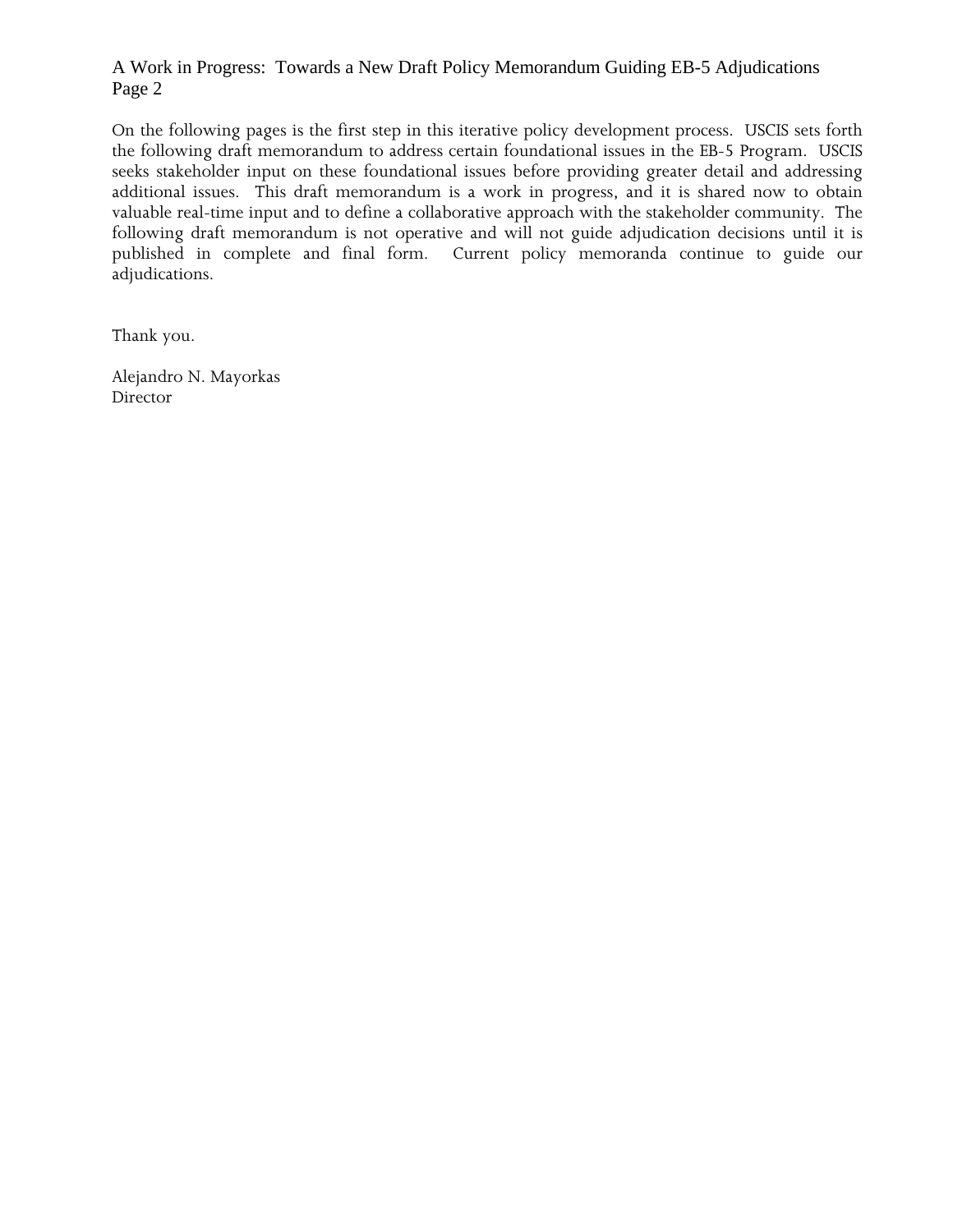**DRAFT FOR COMMENT ONLY** Posted: 11-09-2011

Comment period ends: 11-25-2011

This draft does not constitute agency policy in any way or for any purpose.

**U.S. Department of Homeland Security** U.S. Citizenship and Immigration Services *Office of the Director* (MS 2000) Washington, DC 20529-2000



U.S. Citizenship and Immigration **Services** 

**PM-602-XXXX** 

# Policy Memorandum

SUBJECT: EB-5 Adjudications Policy

**I. Introduction** 

**The purpose of the EB-5 Program is to promote the immigration of people who can help create jobs for U.S. workers through their investment of capital into the U.S. economy.** 

Congress established the EB-5 Program in 1990 to bring new investment capital into the country and to create new jobs for U.S. workers. The EB-5 Program is based on our nation's interest in promoting the immigration of people who invest their capital in new, restructured, or expanded businesses in the United States and help create or preserve needed jobs for U.S. workers by doing so.

In the EB-5 Program, immigrants who invest their capital in job-creating businesses in the United States receive conditional permanent resident status in the United States for a two-year period. After two years, if the immigrants have satisfied the conditions of the EB-5 Program and other criteria of eligibility, the conditions are removed and the immigrants become unconditional lawful permanent residents of the United States. Congress created the two-year conditional status period to help ensure compliance with the statutory and regulatory requirements and to provide a measure of predictability before meaningful investment activity is undertaken.

The 1990 legislation that created the EB-5 Program envisioned lawful permanent resident status for immigrant investors who invest in and directly manage job-creating commercial enterprises. In 1993, the legislature enacted the "Immigrant Investor Pilot Program" that was designed to encourage immigrant investment in a range of business opportunities within designated regional centers.

Our goal at U.S. Citizenship and Immigration Services is to make sure that the potential of the EB-5 Program, including the Immigrant Investor Pilot Program, is fully realized and the integrity of the EB-Program is protected. Through our thoughtful and careful adjudication of applications and petitions in the EB-5 Program, we can realize the intent of Congress to promote the immigration of people who invest capital into our nation's economy and help create jobs for U.S. workers.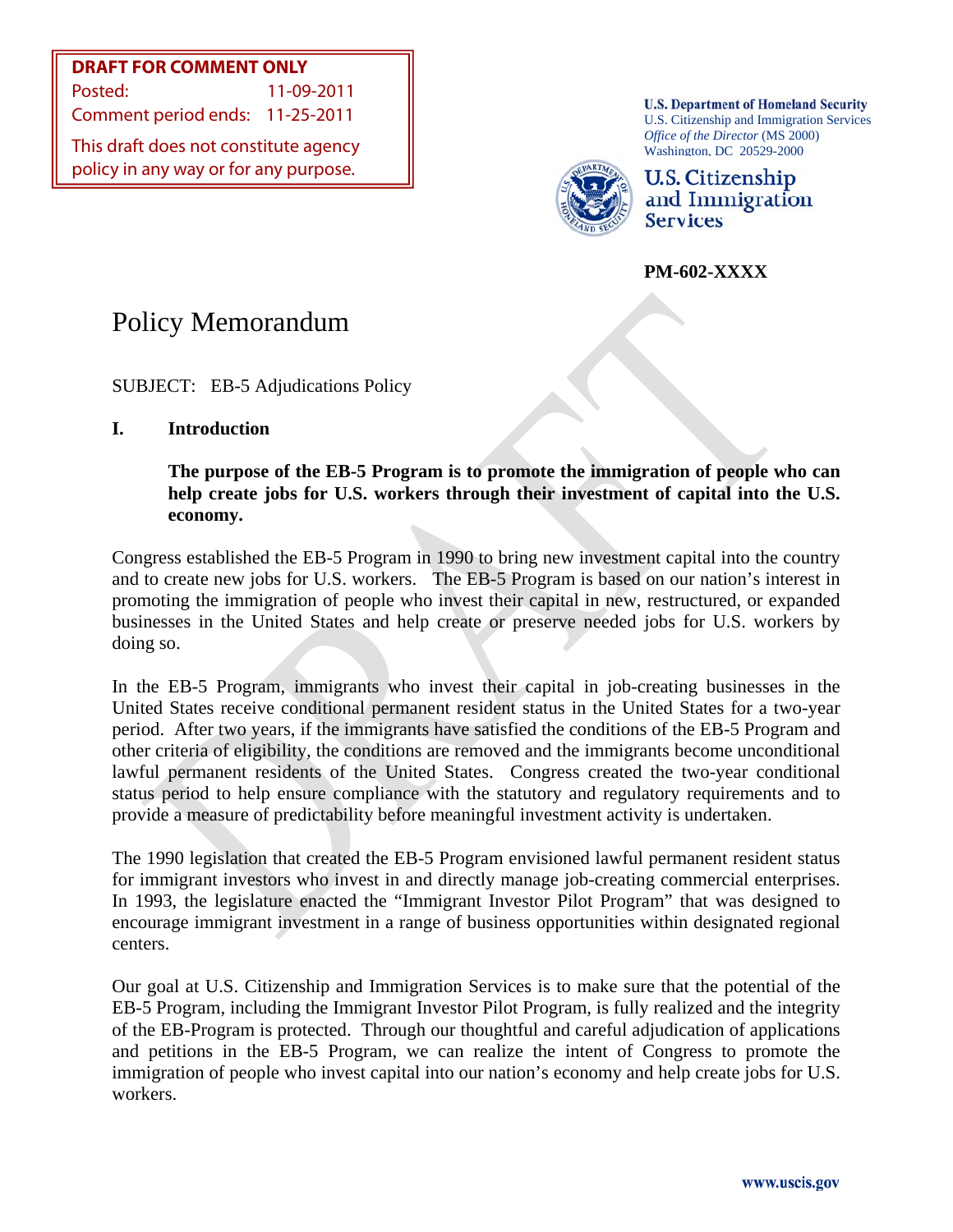# **II. Preliminary Statement: The Preponderance of The Evidence Standard**

As a preliminary matter, it is critical that our adjudication of petitions in the EB-5 Program adhere to the correct standard of proof. In the EB-5 Program, the petitioner must establish each element by a preponderance of the evidence. That means that the petitioner must prove to us that what he or she claims is more likely so than not so. This is a lower standard of proof than the standard of "clear and convincing," and even lower than the standard "beyond a reasonable doubt" that applies only to criminal cases. The petitioner does not need to remove all doubt from our adjudication, but must instead show that what he or she presents is more probable than not.

# **III. The Three Elements of the EB-5 Program**

The EB-5 Program is based on three main elements: (1) the immigrant's investment of capital, (2) in a new commercial enterprise, (3) that creates jobs. Each of these elements is explained below in the context of both the original EB-5 Program and the Immigrant Investor Pilot Program.

# **A. The Investment of Capital**

The EB-5 Program is based in part on the fact that the United States economy will benefit from an immigrant's contribution of capital. It is also based on the view that the benefit to the U.S. economy is greatest when the capital is committed to a job-creating commercial enterprise and placed at risk. The regulations that govern the EB-5 Program define the terms "capital" and "investment" with this in mind.

# **1. "Capital" Defined**

The word "capital" in the EB-5 Program does not mean only cash. Instead, the word "capital" is defined broadly in the regulations to take into account the many different ways in which an individual can make a contribution of financial value to a business. The regulation defines "capital" as follows:

 Capital means cash, equipment, inventory, other tangible property, cash equivalents, and indebtedness secured by assets owned by the alien entrepreneur, provided that the alien entrepreneur is personally and primarily liable and that the assets of the new commercial enterprise upon which the petition is based are not used to secure any of the indebtedness. All capital shall be valued at fair market value in United States dollars. Assets acquired, directly or indirectly, by unlawful means (such as criminal activities) shall not be considered capital for the purposes of section 203(b)(5) of the Act.

# *8 C.F.R. § 204.6(e).*

The definition of "capital" has been clarified in precedent decisions that our Administrative Appeals Office (AAO) has issued: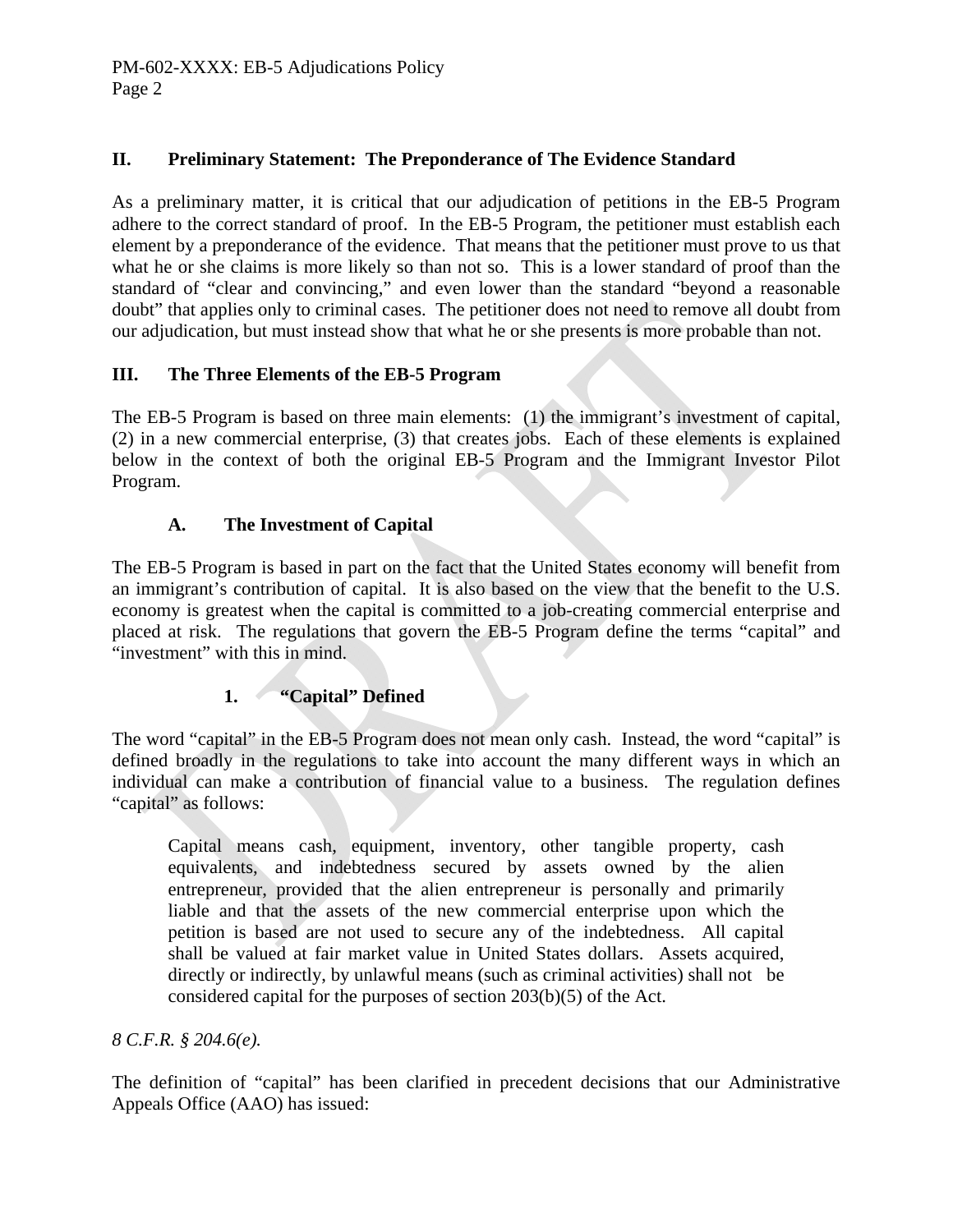First, the definition of "capital" is sufficiently broad that it includes not only such things of value as cash, equipment, and other tangible property, but it can also include the immigrant investor's promise to pay (a promissory note), as long as the promise is secured by assets the immigrant investor owns, the immigrant investor is liable for the debt, and the assets of the immigrant investor do not for this purpose include assets of the company in which the immigrant is investing.

In our AAO's precedent decision *Matter of Hsiung*, 22 I&N Dec. 201, 204 (Comm'r 1998), we reflected the fact that the immigrant investor's promissory note can constitute "capital" under the regulations if the note is secured by assets the petitioner owns. We also determined that:

- (1) The assets must be specifically identified as securing the promissory note;
- (2) Any security interest must be perfected to the extent provided for by the jurisdiction in which the asset is located; and,
- (3) The asset must be fully amenable to seizure by a U.S. note holder.
- Second, all of the capital must be valued at fair market value in United States dollars. The fair market value of a promissory note depends on its present value, not the value at any different time. *Matter of Izummi,* 22 I&N Dec. 169, 186 (Comm'r 1998).
- Third, any assets acquired directly or indirectly by unlawful means, such as criminal activity, will not be considered capital. The immigrant investor must demonstrate by a preponderance of the evidence that the capital was obtained through lawful means. According to the regulation, to make this showing the immigrant investor's petition must be accompanied, as applicable, by:
	- (1) Foreign business registration records; or,
	- (2) Corporate, partnership (or any other entity in any form which has filed in any country or subdivision thereof any return described in this list), and personal tax returns including income, franchise, property (whether real, personal, or intangible), or any other tax returns of any kind filed within five years, with any taxing jurisdiction in or outside the United States by or on behalf of the immigrant investor; or,
	- (3) Evidence identifying any other source(s) of capital; or,
	- (4) Certified copies of any judgments or evidence of all pending governmental civil or criminal actions, governmental administrative proceedings, and any private civil actions (pending or otherwise) involving monetary judgments against the immigrant investor from any court in or outside the United States within the past fifteen years.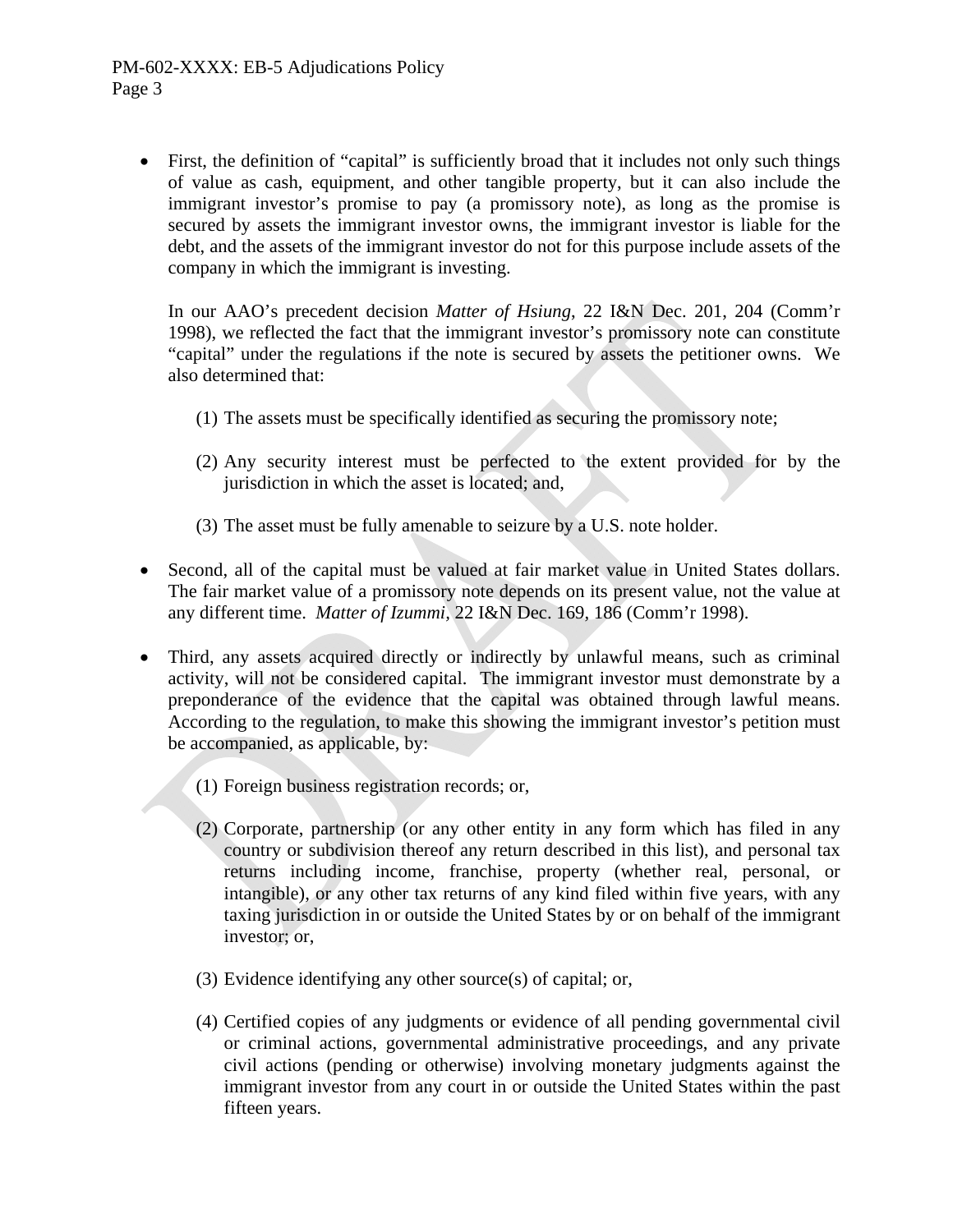*8 C.F.R. § 204.6(j)(3)(i)-(iv).*

#### **2. "Invest" Defined**

The immigrant investor in the EB-5 Program is required to invest his or her capital. The regulation defines "invest" as follows:

Invest means to contribute capital. A contribution of capital in exchange for a note, bond, convertible debt, obligation, or any other debt arrangement between the alien entrepreneur [the immigrant investor] and the new commercial enterprise does not constitute a contribution of capital . . . .

*8 C.F.R. § 204.6(e).*

The regulation also provides that, in order to qualify as an investment in the EB-5 Program, the immigrant investor must actually place his or her capital "at risk," and that the mere intent to invest is not sufficient. The regulation provides as follows:

 To show that the petitioner has invested or is actively in the process of investing the required amount of capital, the petition must be accompanied by evidence that the petitioner has placed the required amount of capital at risk for the purpose of generating a return on the capital placed at risk. Evidence of mere intent to invest, or of prospective investment arrangements entailing no present commitment, will not suffice to show that the petition is actively in the process of investing. The alien must show actual commitment of the required amount of capital.

*8 C.F.R. § 204.6(j)(2).*

The EB-5 Program is seeking to attract individuals from other countries who are willing to put their capital at risk in the United States, with the hope of a return on their investment, to help create U.S. jobs. The law does not specify what the degree of risk must be, whether minimal or significant; the capital need only be at risk to some degree. However, if the immigrant investor is guaranteed the return of a portion of his or her investment, or is guaranteed a rate of return on a portion of his or her investment, then that portion of the capital is not at risk. *Matter of Izummi,* 22 I&N Dec. at 180-188. For the capital to be "at risk" there must be a chance that it is lost. In our precedent decision *Matter of Izummi*, 22 I&N Dec. at 183-188, the AAO found that the capital was not at risk because the investment was governed by a redemption agreement that protected against the loss of the capital. (The existence of a redemption agreement does not by itself mean that the capital is not at risk; the existence of risk depends on the terms of the redemption agreement.) A promise to return the immigrant investor's capital negates the required element of risk.

In order for the immigrant investor to show that he or she has actually committed the required amount of capital, the evidence presented may include, but is not limited to, the following: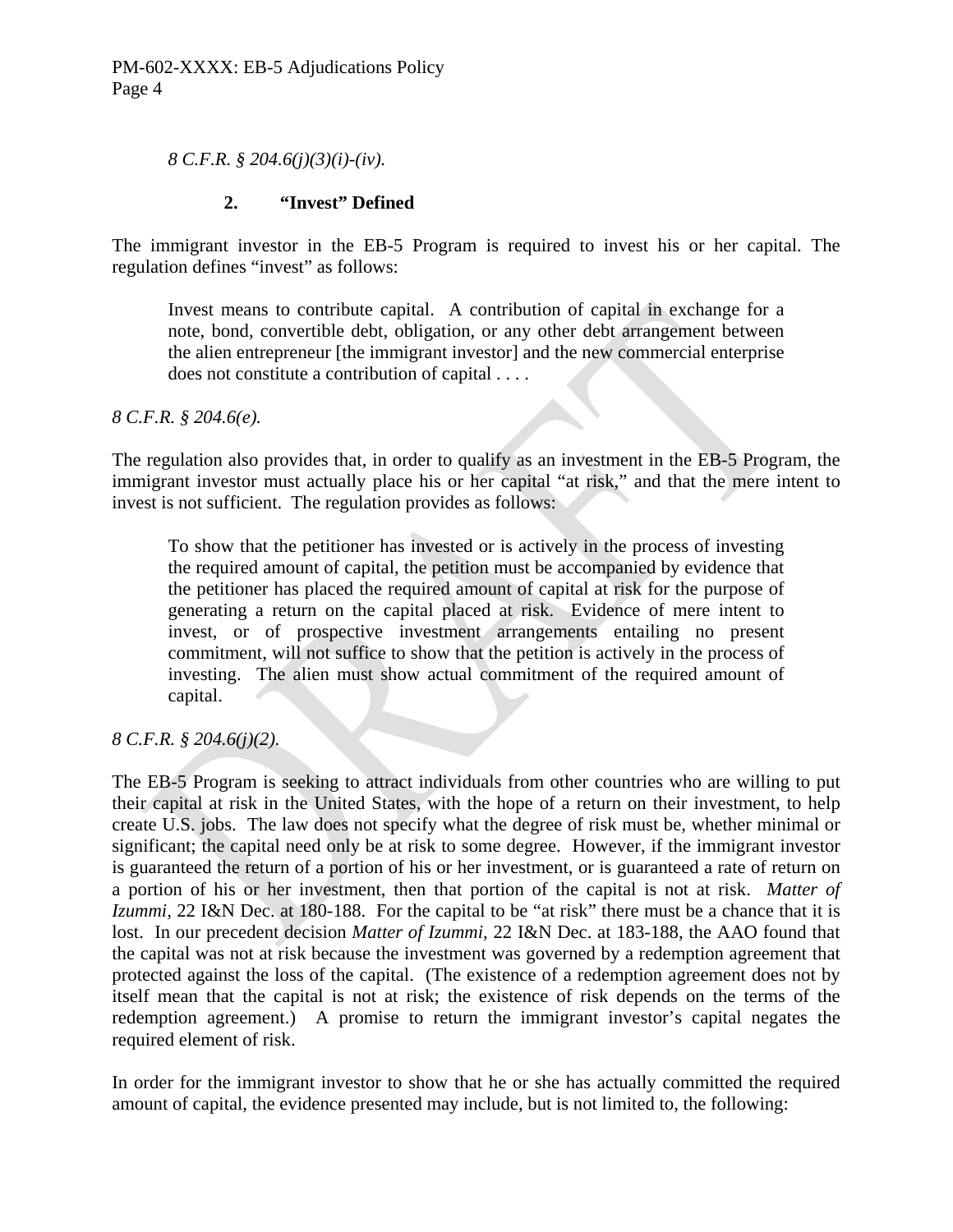- (1) Bank statement(s) showing amount(s) deposited in United States business account(s) for the enterprise;
- (2) Evidence of assets which have been purchased for use in the United States enterprise, including invoices, sales receipts, and purchase contracts containing sufficient information to identify such assets, their purchase costs, date of purchase, and purchasing entity;
- (3) Evidence of property transferred from abroad for use in the United States enterprise, including United States Customs Service commercial entry documents, bills of lading, and transit insurance policies containing ownership information and sufficient information to identify the property and to indicate the fair market value of such property;
- (4) Evidence of monies transferred or committed to be transferred to the new commercial enterprise in exchange for shares of stock (voting or nonvoting, common or preferred). Such stock may not include terms requiring the new commercial enterprise to redeem it at the holder's request; or
- (5) Evidence of any loan or mortgage agreement, promissory note, security agreement, or other evidence of borrowing which is secured by assets of the petitioner, other than those of the new commercial enterprise, and for which the petitioner is personally and primarily liable.

*8 U.S.C. § 204.6(j)(2)(i)-(v).*

# **3. The Amount of Capital That Must be Invested**

The statute governing the EB-5 Program provides that the immigrant investor must invest \$1,000,000 in capital in a new commercial enterprise that creates not fewer than ten jobs. As discussed above, this means that the present fair market value, in United States dollars, of the immigrant investor's lawfully-derived capital must be \$1,000,000. *8 U.S.C. § 1153(b)(5)(C)(i).*

An exception exists if the immigrant investor invests his or her capital in a new commercial enterprise that is principally doing business in, and creates jobs in, a "targeted employment area." In such a case, the immigrant investor must invest a minimum of only \$500,000 in capital. *8 U.S.C. § 1153(b)(5)(C)(ii). See* Section 3.a below for the definition of where the new commercial enterprise is "principally doing business."

#### **a. "Targeted Employment Area" Defined**

The statute and regulations governing the EB-5 Program defines a "targeted employment area" as, at the time of investment, a rural area or an area that has experienced unemployment of at least 150 percent of the national average rate. A "rural area" is defined as any area not within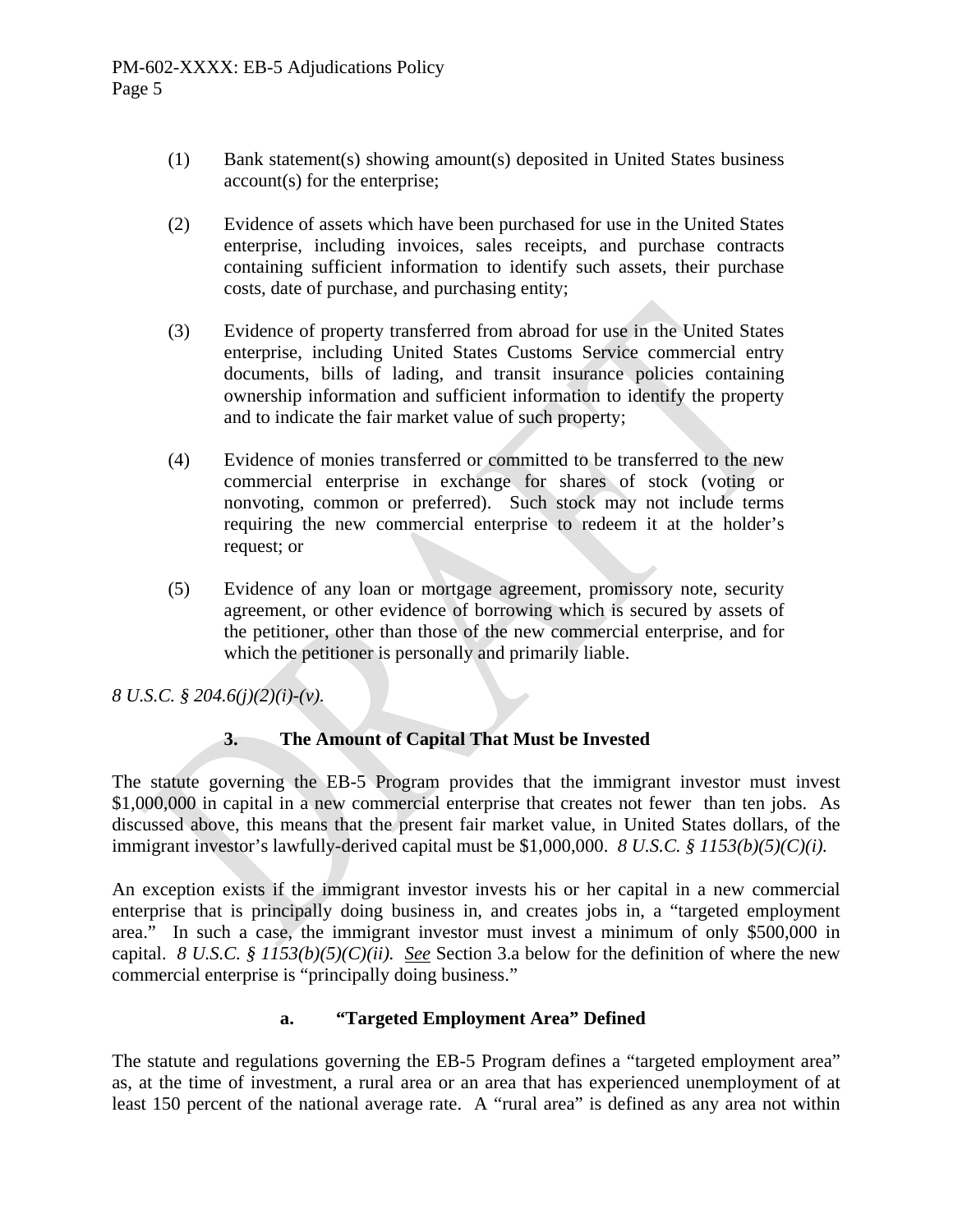either a metropolitan statistical area (as designated by the Office of Management and Budget) or the outer boundary of any city or town having a population of 20,000 or more (based on the most recent decennial census of the United States). *8 U.S.C. § 1153(b)(5)(B)(ii), (iii); 8 C.F.R. § 204.6(e).* 

Congress expressly provided for a reduced investment amount in a rural area or an area of high unemployment in order to spur immigrants to invest in new commercial enterprises that are principally doing business in, and creating jobs in, areas of greatest need. In order for the lower capital investment amount of \$500,000 to apply, the new commercial enterprise into which the immigrant invests must be principally doing business in the targeted employment area and must create the jobs in the targeted employment area. *8 U.S.C. § 1153(b)(5)(B)(i); 8 C.F.R. § 204.6(j)(6)(i), (ii).*

For the purpose of the EB-5 Program, a new commercial enterprise is "principally doing business" in the location where it regularly, systematically, and continuously provides goods or services that support job creation. If the new commercial enterprise provides such goods or services in more than one location, it will be deemed to be "principally doing business" in the location that is most significantly related to the majority of the job creation. Factors to be considered in making this determination may include, but are not limited to, (1) the location of any jobs directly created by the new commercial enterprise; (2) the location of any expenditure of capital related to the creation of jobs; (3) where the new commercial enterprise conducts its day-to-day operation; and (4) where the new commercial enterprise maintains its assets that are utilized in the creation of jobs. *Matter of Izummi,* 22 I&N Dec. at 174.

As discussed fully below, investments through the Immigrant Investor Pilot Program can be made through regional centers and the new commercial enterprise may seek to establish indirect job creation. In these cases, the term "principally doing business" will apply to the job-creating enterprise rather than the new commercial enterprise. *See* 8 C.F.R. § 204.6(j)(6); *Matter of Izummi,* 22 I&N Dec. at 171-73 (discussing the location of commercial enterprises to which the new commercial enterprise made loans).

The immigrant investor may seek to have a geographic area designated as a targeted employment area. To do so, the immigrant investor must demonstrate that the targeted employment area meets the regulatory criteria. The regulations also provide that a state government may designate a targeted employment area within its own boundaries based upon a finding of high unemployment.

# **b. A State's Designation of a Targeted Employment Area**

The regulation provides that a state government may designate an area within its boundaries as a targeted employment area based on high unemployment. Before the state may make such a designation, an official of the state must notify USCIS of the agency, board, or other appropriate governmental body of the state that will be delegated the authority to certify that the geographic or political subdivision is a high unemployment area. The state may then send a letter from the authorized body of the state certifying that the geographic or political subdivision of the metropolitan statistical area or of the city or town with a population of 20,000 or more in which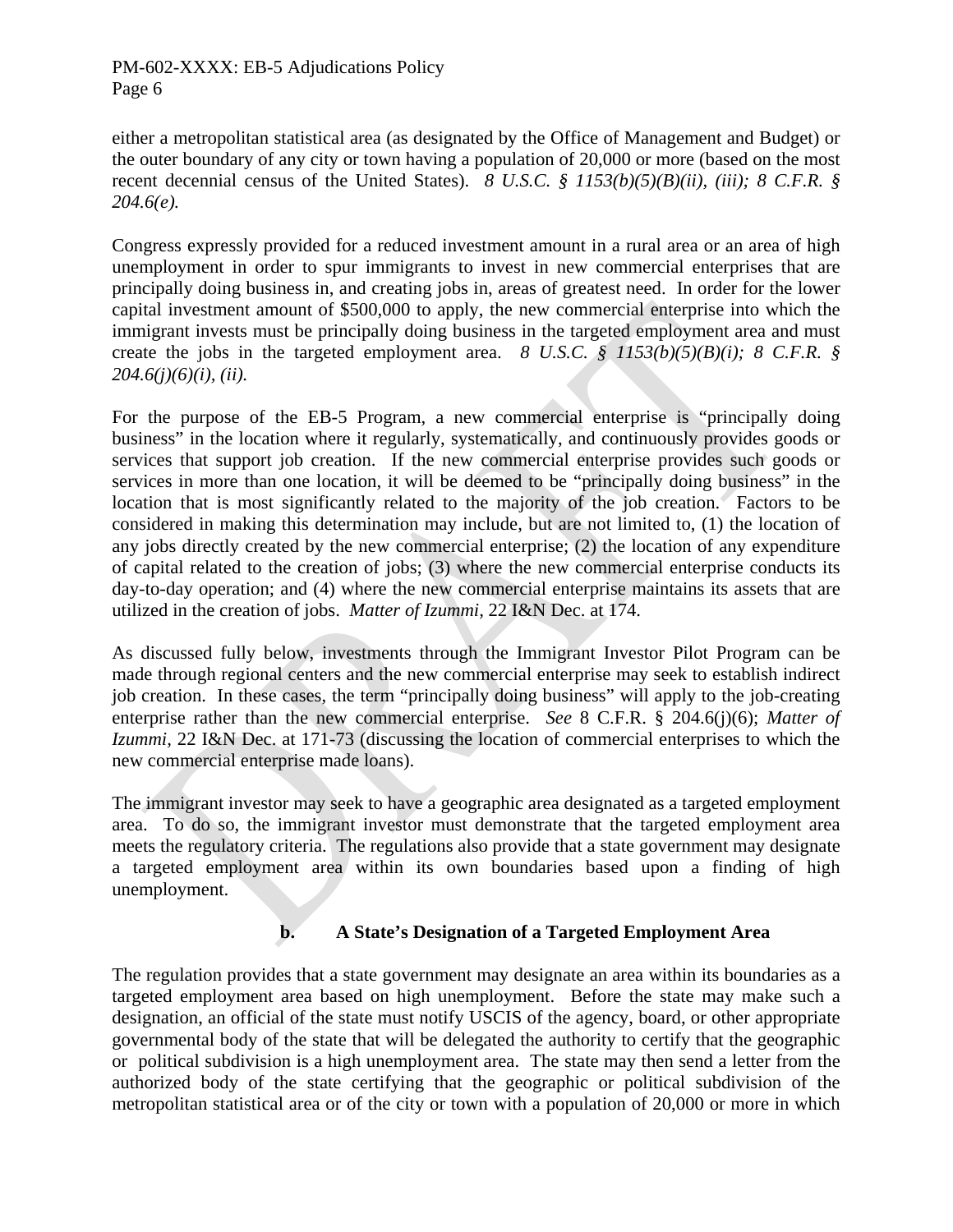the enterprise is principally doing business has been designated a high unemployment area. *8 C.F.R. § 204.6(h)(3)(i).* 

Consistent with the regulation, USCIS is to give deference to the state's designation of the boundaries of the geographic or political subdivision that will be the targeted employment area. However, USCIS must ensure compliance with the statutory requirement that the proposed area has an unemployment rate of at least 150 percent of the national average rate. For this purpose, USCIS will review state determinations of the unemployment rate and, in doing so, USCIS can assess the method or methods by which the state authority obtained the unemployment statistics.

There is no provision that allows a state to designate a rural area.

# **B. New Commercial Enterprise**

As discussed at the beginning of this Policy Memorandum, the EB-5 Program eligibility requirements are based on the fact that the U.S. economy will benefit from an immigrant investor's investment of capital into a new commercial enterprise that, as a result of the investment, creates at least ten jobs for U.S. workers. We have discussed above the requirements regarding "capital" and "investment." We now turn to the definition of, and requirements for, a "new commercial enterprise."

# **1. "Commercial Enterprise" Defined**

First, the regulation governing the EB-5 Program defines the term "commercial enterprise" broadly, consistent with the realities of the business world and the many different forms and types of structures that job-creating activities can have. The regulation defines a "commercial enterprise" as follows:

[A]ny for-profit activity formed for the ongoing conduct of lawful business.

*8 C.F.R. § 204.6(e).*

The regulation provides a list of examples of commercial enterprises. It specifically states that the list is only of examples, and is not a complete list of the many forms a commercial enterprise can have. The examples listed are:

 [A] sole proprietorship, partnership (whether limited or general), holding company, joint venture, corporation, business trust, or other entity which may be publicly or privately owned.. This definition includes a commercial enterprise consisting of a holding company and its wholly-owned subsidiaries, provided that each such subsidiary is engaged in a for-profit activity formed for the ongoing conduct of a lawful business.

*8 C.F.R. § 204.6(e).*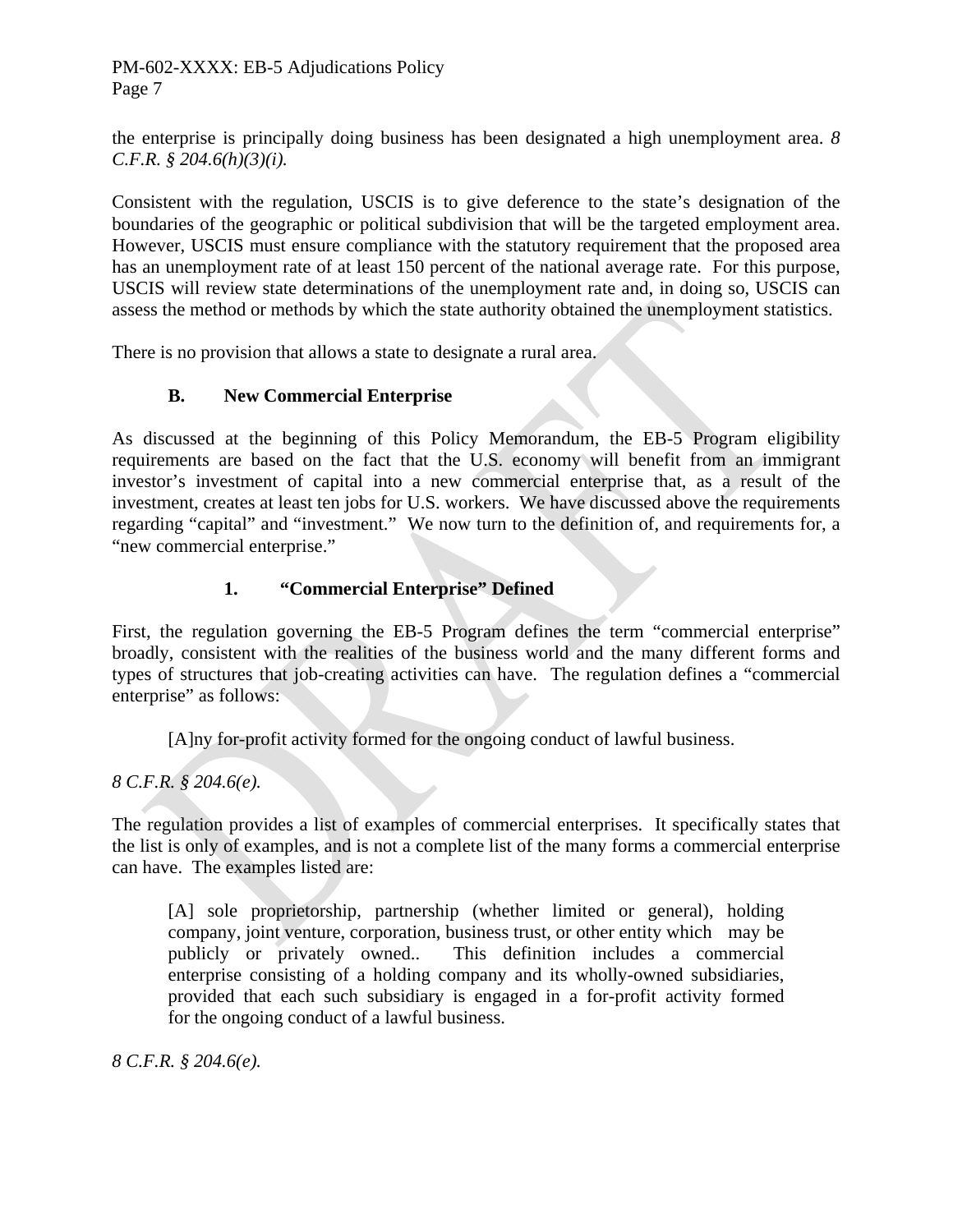Finally, the regulation provides that the commercial enterprise must be one that is designed to make a profit, unlike, for example, some charitable organizations, and it does not include "a noncommercial activity such as owning and operating a personal residence." *8 C.F.R. § 204.6(e).*

# **2. "New" Defined**

In its effort to spur job creation in a wide variety of businesses, the EB-5 Program has presented a broad definition of what constitutes a "new" commercial enterprise into which the immigrant investor can invest the required amount of capital and help create jobs.

The EB-5 Program defines "new" as "established after November 29, 1990." *8 C.F.R. § 204.6(e)*. The immigrant investor can invest the required amount of capital in a commercial enterprise that was established after November 29, 1990 to qualify for the EB-5 Program, provided the other eligibility criteria are met.

In addition, in the EB-5 Program a "new" commercial enterprise also means a commercial enterprise that was established before November 29, 1990 and that will be restructured or expanded through the immigrant investor's investment of capital:

#### **a. The Purchase of an Existing Business That is Restructured or Reorganized**

The immigrant investor can invest in an existing business, regardless of when that business was first created, provided that the existing business is simultaneously or subsequently restructured or reorganized such that a new commercial enterprise results. *8 C.F.R. § 204.6(h)(2).*

# **b. The Expansion of An Existing Business**

The immigrant investor can invest in an existing business, regardless of when that business was first created, provided that a substantial change in the net worth or number of employees results from the investment of capital. *8 C.F.R. § 204.6(h)(3).*

"Substantial change" is defined as follows:

 [A] 40 percent increase either in the net worth, or in the number of employees, so that the new net worth, or number of employees amounts to at least 140 percent of the pre-expansion net worth or number of employees.

*8 C.F.R. § 204.6(h)(3).*

Investment in a new commercial enterprise in this manner does not exempt the immigrant investor from meeting the requirements relating to the amount of capital that must be invested and the number of jobs that must be created. *8 C.F.R. § 204.6(h)(3).*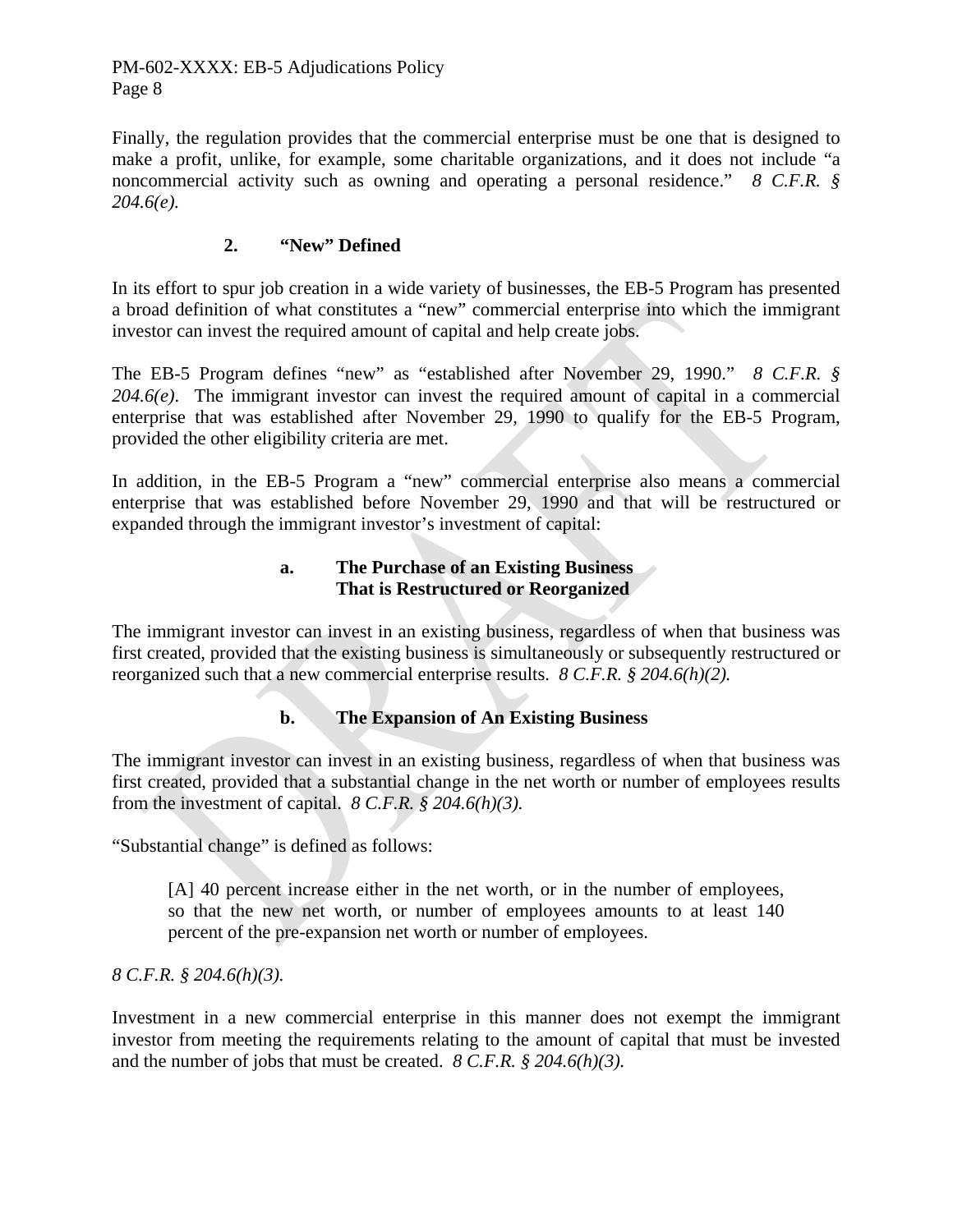The EB-5 Program provides that a new commercial enterprise can be used as the basis for the petition of more than one immigrant investor. Each immigrant investor must invest the required amount of capital and each immigrant investor's investment must result in the required number of jobs.

The new commercial enterprise can have several owners and the owners do not all have to be immigrant investors seeking to enter the EB-5 Program, provided that the source(s) of all capital invested is (or are) identified and all invested capital has been derived by lawful means. *8 C.F.R. § 204.6(g).* 

# **3. Evidence of The Investment in a New Commercial Enterprise**

To show that the immigrant investor has invested in a new commercial enterprise, the immigrant investor must present the following evidence, in addition to any other evidence we deem appropriate:

- (1) as applicable, articles of incorporation, certificate of merger or consolidation, partnership agreement, certificate of limited partnership, joint venture agreement, business trust agreement, or other similar organizational document for the new commercial enterprise; or,
- (2) A certificate evidencing authority to do business in a state or municipality or, if the form of the business does not require any such certificate or the state or municipality does not issue such a certificate, a statement to that effect; or,
- (3) Evidence that, as of a date certain after November 29, 1990, the required amount of capital for the area in which an enterprise is located has been transferred to an existing business, and that the the investment has resulted in a substantial increase in the net worth or number of employees of the business to which the capital was transferred. This evidence must be in the form of stock purchase agreements, investment agreements, certified financial reports, payroll records, or any similar instruments, agreements, or documents evidencing the investment in the commercial enterprise and the resulting substantial change in the net worth or number of employees.

*8 C.F.R. §§ 204.6(j), (j)(1)(i)-(iii).*

# **4. The Requirement That The Immigrant Investor be Engaged in The Management of The New Commercial Enterprise**

The EB-5 Program requires the immigrant investor to be engaged in the management of the new commercial enterprise, either through the exercise of day-to-day managerial responsibility or through policy formulation. It is not enough that the immigrant investor maintain a purely passive role in regard to his or her investment. *8 C.F.R. § 204.6(j)(5).*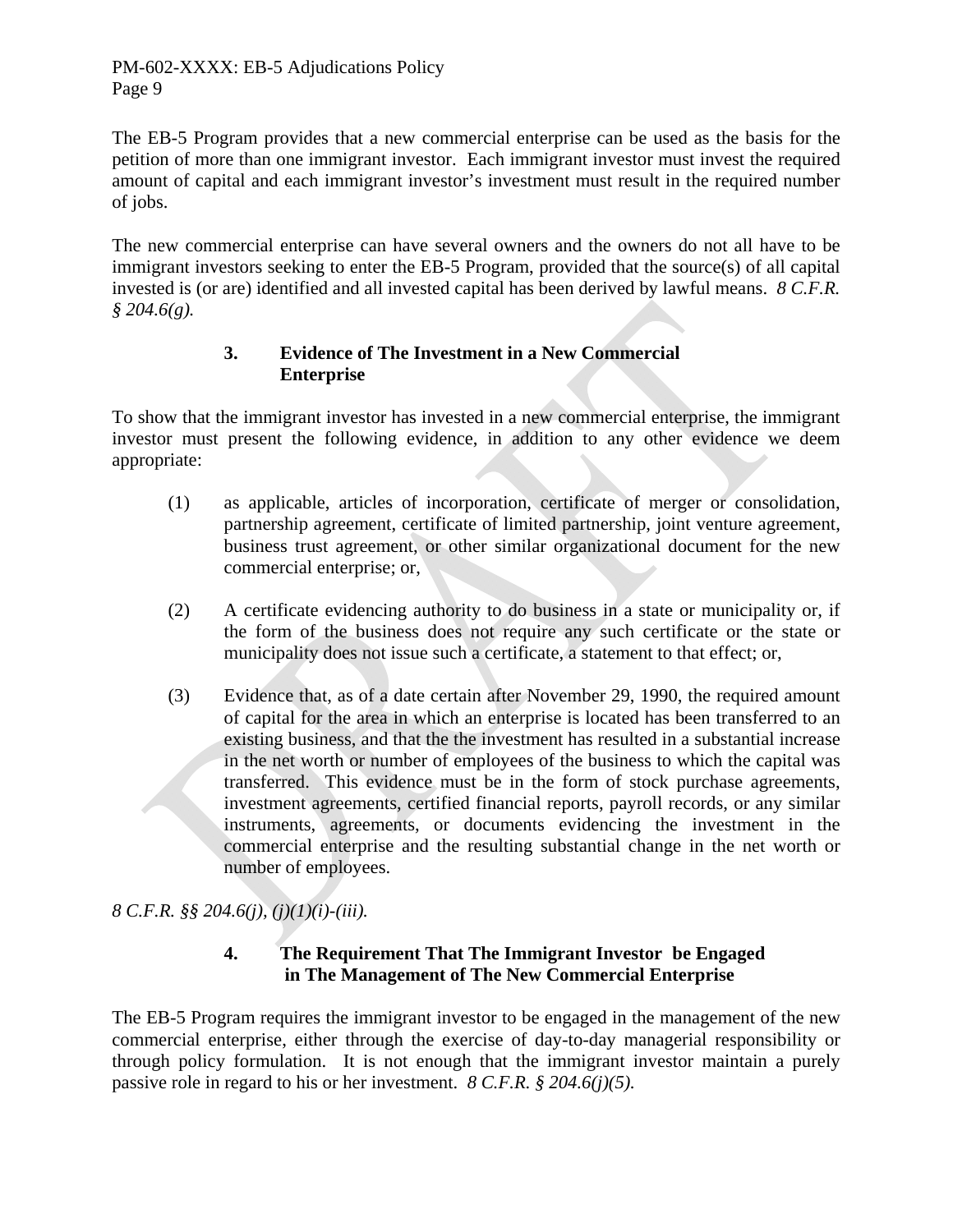To show that the immigrant investor is or will be engaged in the exercise of day-to-day managerial control or in the exercise of policy formulation, the immigrant investor must submit:

- (1) a statement of the position title that the immigrant investor has or will have in the new enterprise and a complete description of the position's duties; or,
- (2) evidence that the immigrant investor is a corporate officer or a member of the corporate board of directors; or,
- (3) if the new enterprise is a partnership, either limited or general, evidence that the immigrant investor is engaged in either direct management or policy making activities. If the petitioner is a limited partner and the limited partnership agreement provides the immigrant investor with certain rights, powers, and duties normally granted to limited partners under the Uniform Limited Partnership Act, the immigrant investor will be considered sufficiently engaged in the management of the new commercial enterprise.

*8 C.F.R. § 204.6(j)(5)(i)-(iii).*

#### **5. The Location of The New Commercial Enterprise in a Regional Center**

As previously mentioned, there is a pilot program within the EB-5 Program that provides for different job creation rules if the immigrant investor makes his or her investment in a new commercial enterprise located within a "regional center." The pilot program is called the "Immigrant Investor Pilot Program," and the different job creation rules are discussed below. A "regional center" is defined as follows:

 Regional center means any economic unit, public or private, which is involved with the promotion of economic growth, including increased export sales, improved regional productivity, job creation, and increased domestic capital investment.

*8 C.F.R. § 204.6(e).*

A regional center that wants to participate in the Immigrant Investor Pilot Program must submit a proposal to us that:

- (1) Clearly describes how the regional center focuses on a geographical region of the United States, and how it will promote economic growth through increased export sales, improved regional productivity, job creation, and increased domestic capital investment;
- (2) Provides in verifiable detail how jobs will be created directly or indirectly;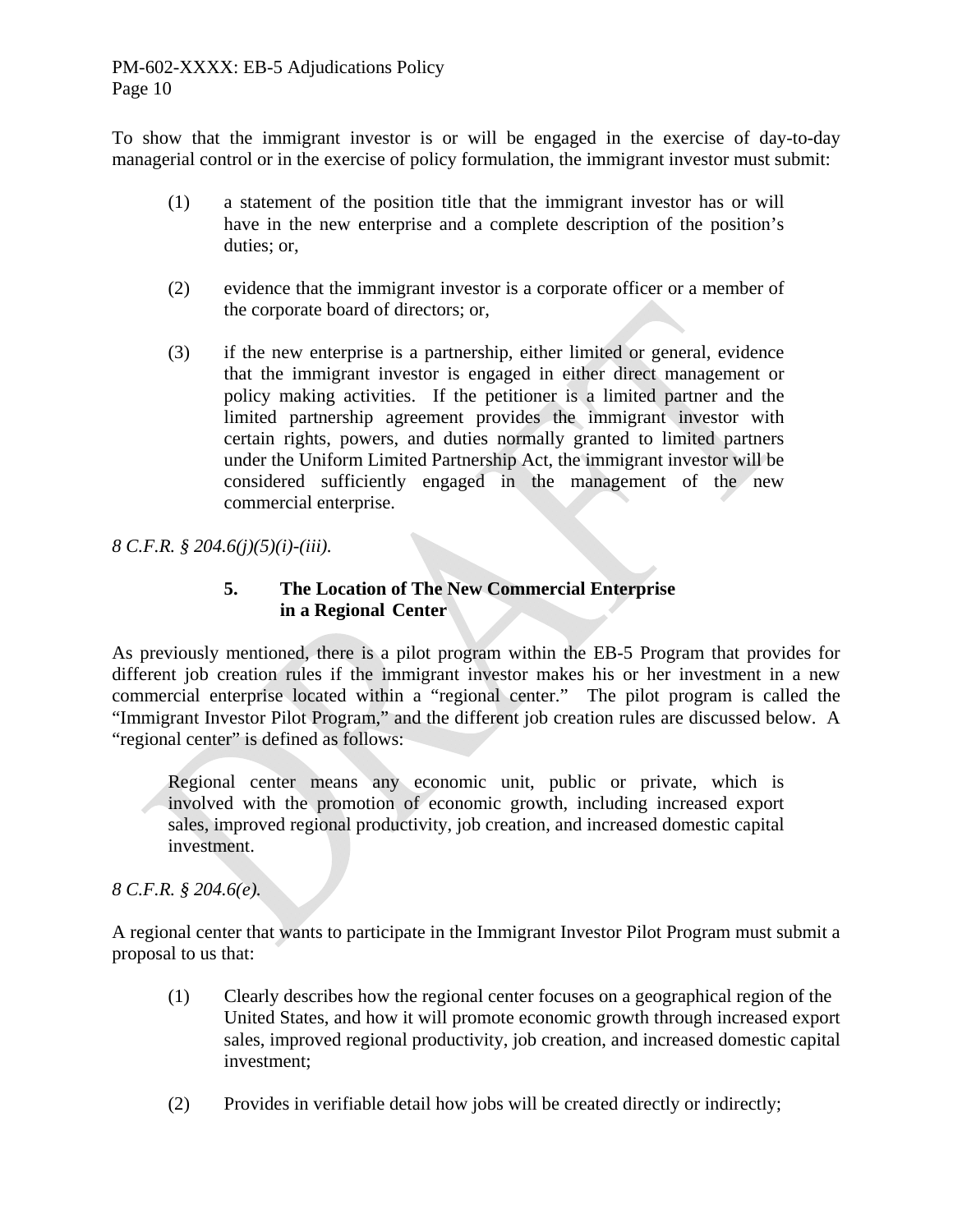- (3) Provides a detailed statement regarding the amount and source of capital which has been committed to the regional center, as well as a description of the promotional efforts taken and planned by the sponsors of the regional center;
- (4) Contains a detailed prediction regarding the manner in which the regional center will have a positive impact on the regional or national economy in general as reflected by such factors as increased household earnings, greater demand for business services, utilities, maintenance and repair, and construction both within and without the regional center; and,
- (5) Is supported by economically or statistically sound valid forecasting tools, including, but not limited to, feasibility studies, analyses of foreign and domestic markets for the goods or services to be exported, and/or multiplier tables.

# *8 C.F.R. § 204.6(m)(3)(i)-(v).*

The Immigrant Investor Pilot Program was implemented with the goal of spurring greater economic growth in the geographic area in which a regional center is developed. The regional center model within the Immigrant Investor Pilot Program can offer an immigrant investor already-defined investment opportunities, thereby reducing the immigrant investor's responsibility to identify acceptable investment vehicles. A regional center can manage, direct, and control the projects and developments that the new commercial enterprise initiates. In addition, the regional center can develop business plans and otherwise facilitate the formation of the new commercial enterprise, and can provide the economic analysis required to demonstrate job creation. As discussed fully below, if the new commercial enterprise is located within and falls within the economic scope of the defined regional center, different job creation requirements apply.

A regional center can contain one or more new commercial enterprises.

# **C. The Creation of Jobs**

In developing the EB-5 Program, Congress intended to promote the immigration of people who invest capital into our nation's economy and help create jobs for U.S. workers. The creation of jobs for U.S. workers is a critical element of the EB-5 Program.

It is not enough that the immigrant invest funds into the U.S. economy; the investment must result in the creation of jobs for qualifying employees. As discussed fully below, the EB-5 Program provides that each investment of the required amount of capital in a new commercial enterprise must result in the creation of at least ten jobs.

It is important to recognize that while the immigrant's investment must result in the creation of jobs for qualifying employees, it is the new commercial enterprise that creates the jobs. This distinction is best illustrated by an example: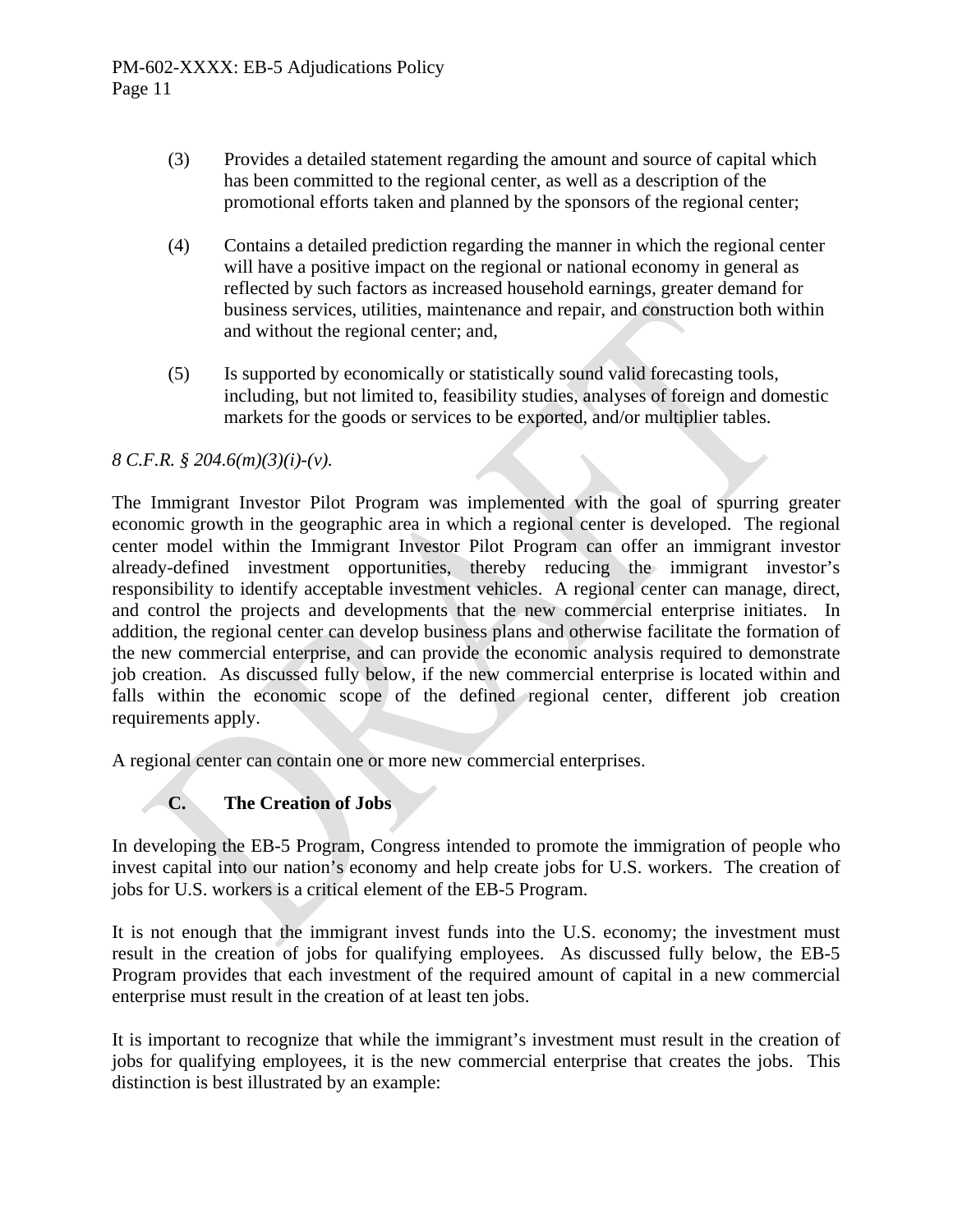Ten immigrant investors seek to establish a hotel as their new commercial enterprise. The establishment of the new hotel requires capital to pay financing costs, purchasing the land, developing the plans, obtaining the licenses, building the structure, taking care of the grounds, staffing the hotel, and the many other types of expenses involved in the development and operation of a new hotel. The immigrant's investments can go to pay part or all of any of these expenses. Each immigrant's investment of the required amount of capital helps the new commercial enterprise – the new hotel – create ten jobs. The ten immigrants' investments must result in the new hotel's creation of 100 jobs for qualifying employees (ten jobs resulting from each of the ten immigrant's investment).

*See 8 C.F.R. §204.6(j)* (it is the new commercial enterprise that will create the ten jobs).

It is also important to note that the full amount of the immigrant's investment must be made available to the business(es) most closely responsible for creating the jobs upon which EB-5 eligibility is based. Thus, in the regional center context, if the new commercial enterprise is not the job-creating entity, then the full amount of the capital must be first invested in the new commercial enterprise and then placed into the job-creating entity. *Matter of Izummi,* 22 I&N Dec. at 177.

# **1. Full-Time Positions For Qualifying Employees**

The EB-5 Program requires that the immigrant investor invest the required amount of capital in a new commercial enterprise in the United States that "will create full-time positions for not fewer than 10 qualifying employees." *8 C.F.R. § 204.6(j).*

An "employee" is defined as follows:

 Employee means an individual who provides services or labor for the new commercial enterprise and who receives wages or other remuneration directly from the new commercial enterprise.

*8 C.F.R. § 204.6(e).* 

The employee must be a "qualifying employee" for the purpose of the EB-5 Program's job creation requirement. A "qualifying employee" is defined as follows:

 Qualifying employee means a United States citizen, a lawfully admitted permanent resident, or other immigrant lawfully authorized to be employed in the United States including, but not limited to, a conditional resident, a temporary resident, an asylee, a refugee, or an alien remaining in the United States under suspension of deportation. This definition does not include the alien entrepreneur, the alien entrepreneur's spouse, sons, or daughters, or any nonimmigrant alien.

*8 C.F.R. § 204.6(e).*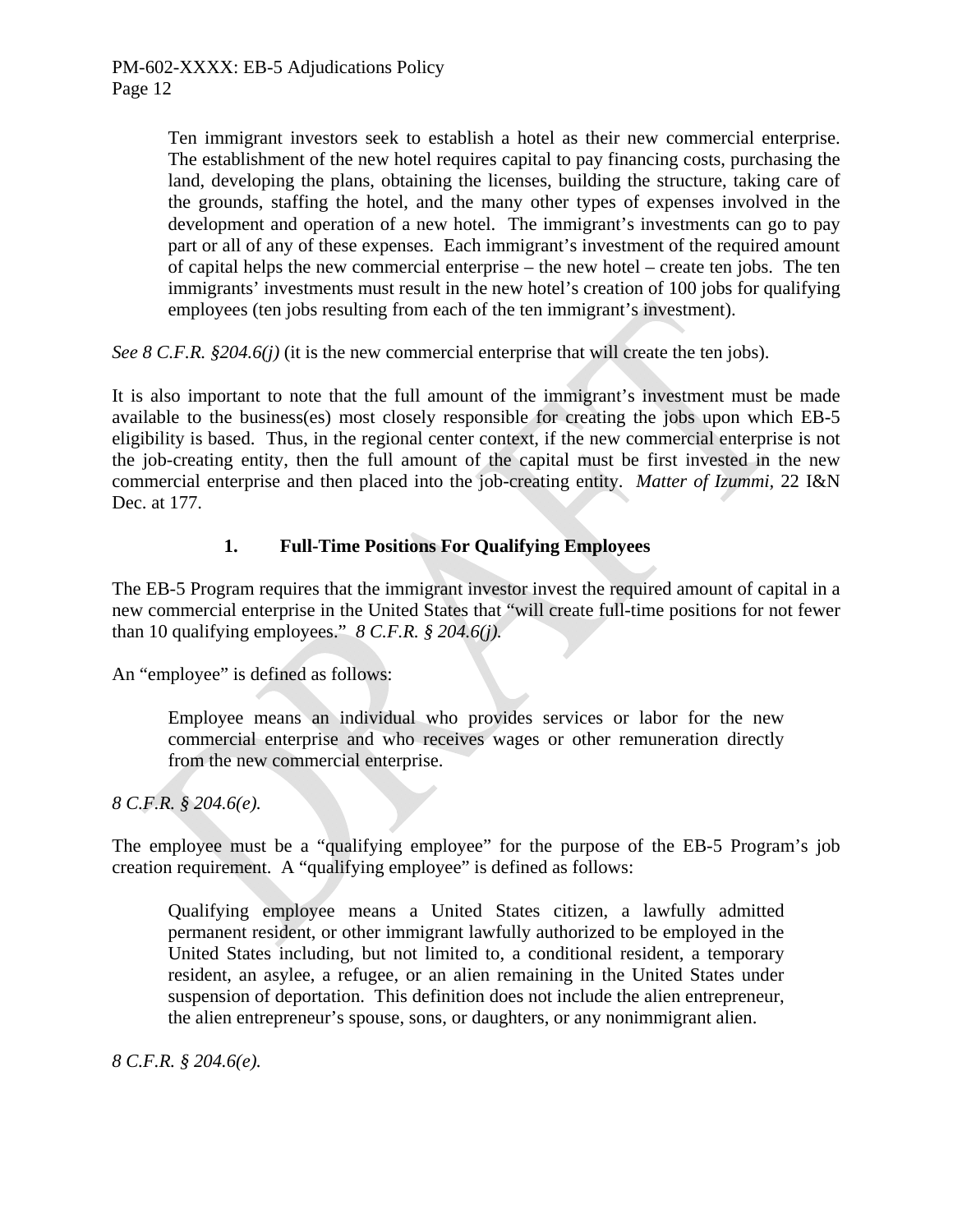It is important to note that the definition of "qualifying employee" does not include the immigrant investor himself or herself, the immigrant investor's spouse, sons, or daughters, or any nonimmigrant alien. *8 C.F.R. § 204.6(e).*

The EB-5 Program's job creation requirement provides that it is "full-time employment" that must be created for the ten or more qualifying employees. "Full-time employment" is defined as follows:

Full-time employment means employment of a qualified employee by the new commercial enterprise in a position that requires a minimum of 35 working hours per week

A full-time employment position can be filled by two or more qualifying employees in a job sharing arrangement as long as the 35-working-hours-per-week requirement is met. However, a full-time employment position cannot be filled by combinations of part-time positions, even if those positions when combined meet the hourly requirement. *8 C.F.R. § 204.6(e).*

# **2. Job Creation Requirement**

As previously discussed, the centerpiece of the EB-5 Program is the creation of jobs. The immigrant investor seeking to enter the United States through the EB-5 Program must invest the required amount of capital in a new commercial enterprise that will create full-time positions for at least ten qualified employees.

There are three measures of job creation in the EB-5 Program, depending on the new commercial enterprise and where it is located:

# **(a) Troubled Business**

The EB-5 Program recognizes that in the case of a troubled business, our economy benefits when the immigrant investor helps preserve the troubled business's existing jobs. Therefore, when the immigrant investor is investing in a new commercial enterprise that

is a troubled business or, in the regional center context, is placing capital into a job-creating entity that is a troubled business, the immigrant investor must only show that the number of existing employees in the troubled business is being or will be maintained at no less than the preinvestment level for a period of at least two years. *8 C.F.R. § 204.6(j)(4)(ii).* 

This regulatory provision, while allowing job preservation in lieu of job creation, does not modify the numeric requirement; in the case of a troubled business, ten jobs must be preserved or created.

A troubled business is defined as follows:

 [A] business that has been in existence for at least two years, has incurred a net loss for accounting purposes (determined on the basis of generally accepted accounting principles) during the twelve- or twenty-four month period prior to the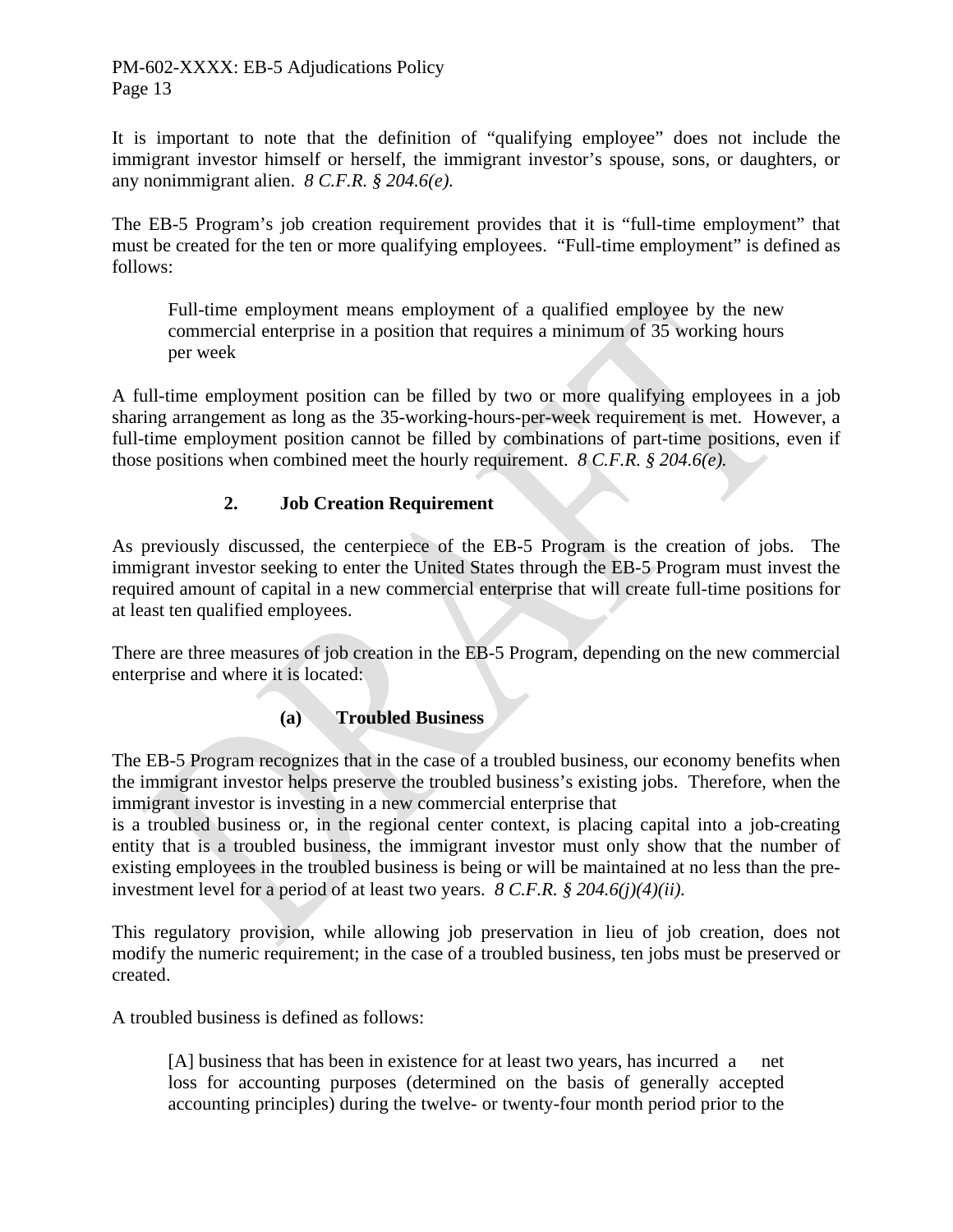priority date on the alien entrepreneur's Form I-526, and the loss for such period is at least equal to twenty percent of the troubled business's net worth prior to such loss.

For purposes of determining whether or not the troubled business has been in existence for two years, successors in interest to the troubled business will be deemed to have been in existence for the same period of time as the business they succeeded.

*8 C.F.R. § 204.6(e).*

# **(b) New Commercial Enterprise Not Associated With a Regional Center**

For a new commercial enterprise that is not a troubled business and is not located within and associated with a regional center, the EB-5 Program provides that the full-time positions must be created directly by the new commercial enterprise. This means that the new commercial enterprise must itself be the employer of the qualified employees who fill the new full-time positions. *8 C.F.R. § 204.6(e)* (definition of employee).

# **(c) New Commercial Enterprise Located Within and Associated With a Regional Center**

For a new commercial enterprise that is not a troubled business and is located within a regional center, the EB-5 Program provides that the full-time positions can be created either directly or indirectly by the new commercial enterprise. *8 C.F.R. § 204.6((j)(4)(iii).* Indirect jobs are those that are held outside of the new commercial enterprise but are created as a result of the new commercial enterprise. For indirect jobs, the new full-time employees would not be employed directly by the new commercial enterprise. For example, indirect jobs can include those held by employees of the producers of materials, equipment, or services used by the new commercial enterprise.

# **3. Evidence of Job Creation**

In order to show that a new commercial enterprise will create not fewer than ten full-time positions for qualifying employees, the immigrant investor must submit the following evidence:

 Documentation consisting of photocopies of relevant tax records, Form I-9, or other similar documents for ten (10) qualifying employees, if such employees have already been hired following the establishment of the new commercial enterprise; or,

 A copy of a comprehensive business plan showing that, due to the nature and projected size of the new commercial enterprise, the need for not fewer than ten (10) qualifying employees will result, including approximate dates, within the next two years, and when such employees will be hired.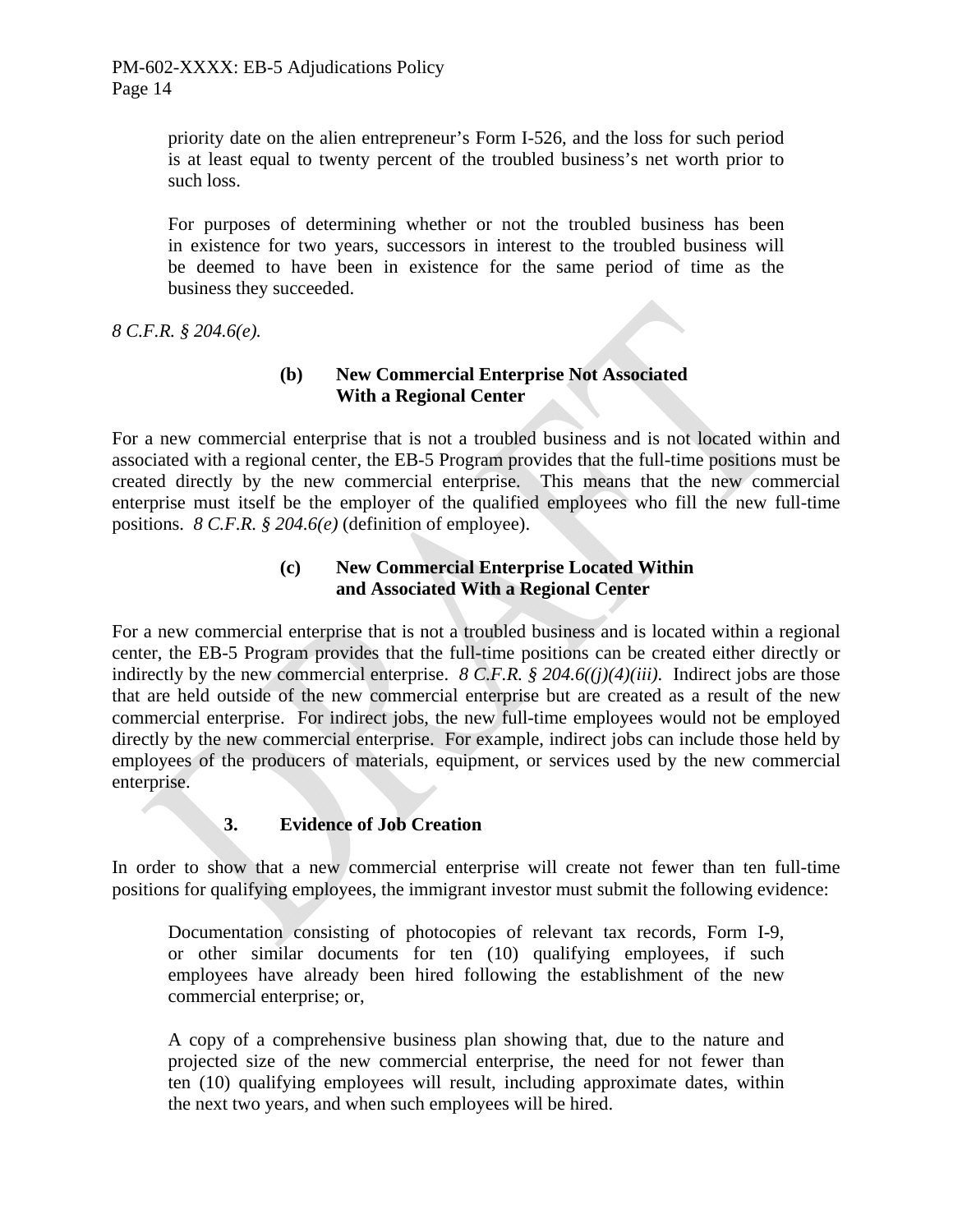#### *8 C.F.R. § 204.6(j)(4)(i).*

A business plan must comply with the requirements set forth in our AAO precedent decision:

The plan should contain a market analysis, including the names of competing businesses and their relative strengths and weaknesses, a comparison of the competition's products and pricing structures, and a description of the target market/prospective customers of the new commercial enterprise. The plan should list the required permits and licenses obtained. If applicable, it should describe the manufacturing or production process, the materials required, and the supply sources. The plan should detail an contracts executed for the supply of materials and/or the distribution of products. It should discuss the marketing strategy of the business, including pricing, advertising, and servicing. The plan should set forth the business's organizational structure and its personnel's experience. It should explain the business's staffing requirements and contain a timetable for hiring, as well as job descriptions for all positions. It should contain sales, cost, and income projections and detail the bases therefore. Most importantly, the business plan must be credible.

*Matter of Ho,* 22 I&N Dec. 206, 213 (Comm'r 1998).

In the case of a troubled business, a comprehensive business plan must accompany the other required evidentiary documents. *8 C.F.R. § 204.6(j)(4)(ii).* In the case of a new commercial enterprise within a regional center, the direct or indirect job creation may be demonstrated by the types of documents identified above or by reasonable methodologies. *8 C.F.R. § 204.6(j)(4)(iii).*

When there are multiple investors in a new commercial enterprise, the total number of full-time positions created for qualifying employees will be allocated only to those immigrant investors who have used the establishment of the new commercial enterprise as the basis of their entry in the EB-5 Program. An allocation does not need to be made among persons not seeking classification in the EB-5 Program, nor does an allocation need to be made among non-natural persons (such as among investing corporations). *8 C.F.R. § 204.6(g)(2).*

# **IV. Procedural Issues**

The EB-Program provides that the immigrant investor will file an initial petition and supporting documentation to be classified as eligible to apply for an EB-5 visa through USCIS's adjustment of status process within the United States or through the Department of State's visa application process abroad. Upon adjustment of status or admission to the United States, the immigrant investor is a conditional lawful permanent resident. The EB-5 Program further provides that if, after two years, the immigrant investor has satisfied the EB-5 Program's conditions, the conditions will be removed and the immigrant investor will be an unconditional lawful permanent resident.

# **A. The Sequence of Filings: General Overview**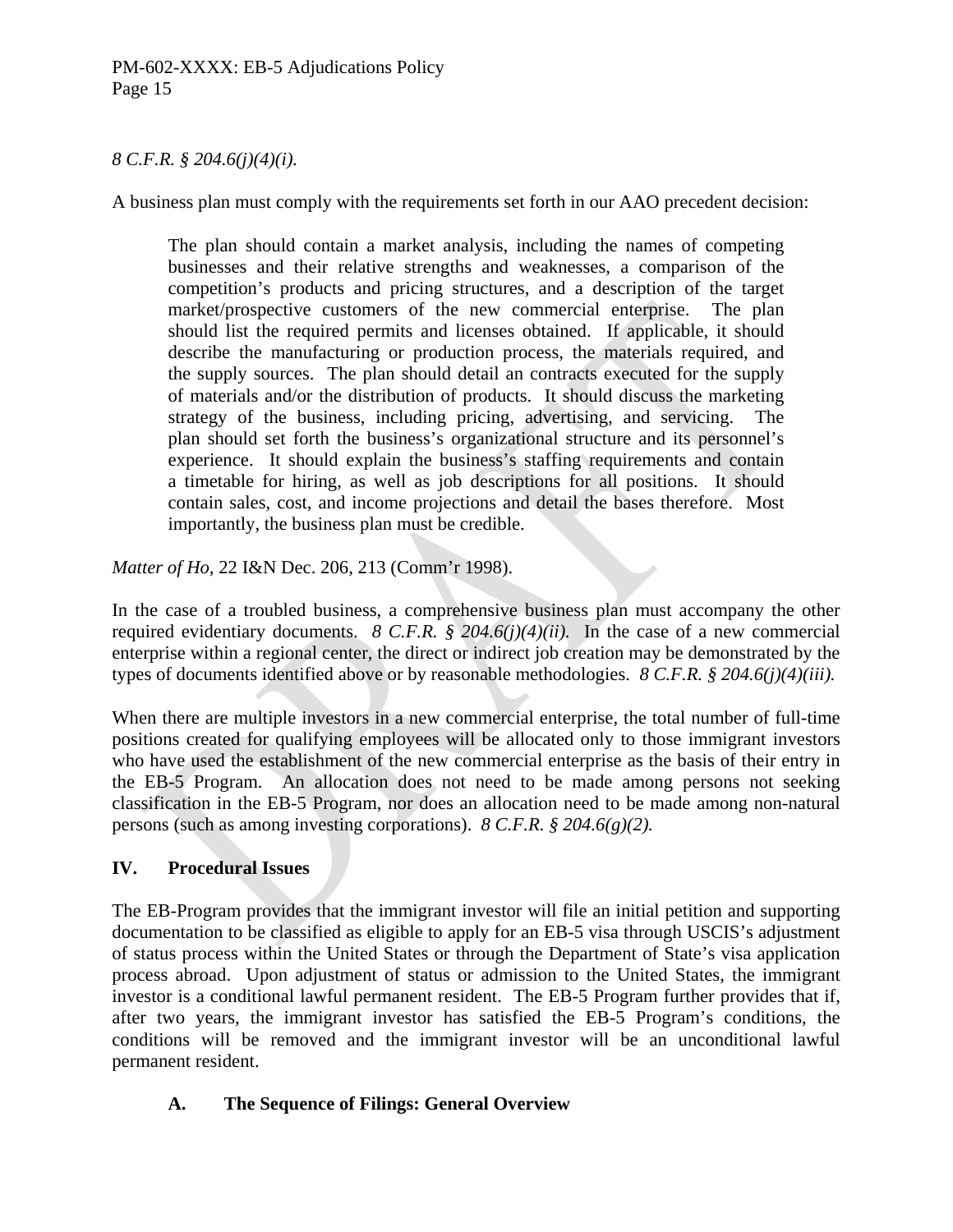An immigrant investor seeking admission into the United States as a lawful permanent resident will proceed in the following sequence:

- For an immigrant investor who is investing in a new commercial enterprise that is not part of a regional center, the immigrant investor will file a Form I-526 that, together with the supporting evidence, demonstrates by a preponderance of the evidence that the immigrant investor has invested, or is actively in the process of investing, lawfully obtained capital in a new commercial enterprise in the United States that will create fulltime positions for not fewer than ten qualifying direct employees.
- For an immigrant investor who is investing in a new commercial enterprise that is part of a regional center:
	- o The entity seeking designation as a regional center will file a Form I-924 that, together with the supporting evidence, demonstrates by a preponderance of the evidence that the requirements for a regional center have been met. The individuals who establish the regional center can be, but need not be, the immigrant investors themselves; and,
	- o Once USCIS designates the entity as a regional center, the immigrant investors will file a Form I-526 that, together with the supporting evidence, demonstrates by a preponderance of the evidence that the immigrant investor has invested, or is actively in the process of investing, lawfully obtained capital in a new commercial enterprise in the United States that will create directly or indirectly full-time positions for not fewer than ten qualifying employees.

It is important to note that at this preliminary Form I-526 filing stage, the immigrant investor must demonstrate his or her commitment to invest the capital but need not establish that the required capital already has been invested; it is sufficient if the immigrant investor demonstrates that he or she is actively in the process of investing the required capital. However, evidence of a mere intent to invest or of prospective investment arrangements entailing no present commitment will not suffice. *8 C.F.R. § 204.6(j)(2); see Matter of Ho,* 22 I&N Dec. 206, 210 (Comm'r 1998). Similarly, at this preliminary stage the immigrant investor need not establish that the required jobs already have been created; it is sufficient if the immigrant investor demonstrates in a business plan that the required jobs will be created. *8 C.F.R. § 204.6(j); 8 C.F.R. § 204.6(m).*

- Ninety days prior to the two-year anniversary of the date on which the immigrant investor obtained conditional lawful permanent resident status, the immigrant investor will file a Form I-829 to remove the conditions. The I-829 petition to remove conditions must be accompanied by the following evidence:
	- (1) Evidence that the immigrant investor invested or was actively in the process of investing the required capital and sustained this action throughout the period of the immigrant investor's residence in the United States. The immigrant investor can make this showing if he or she has, in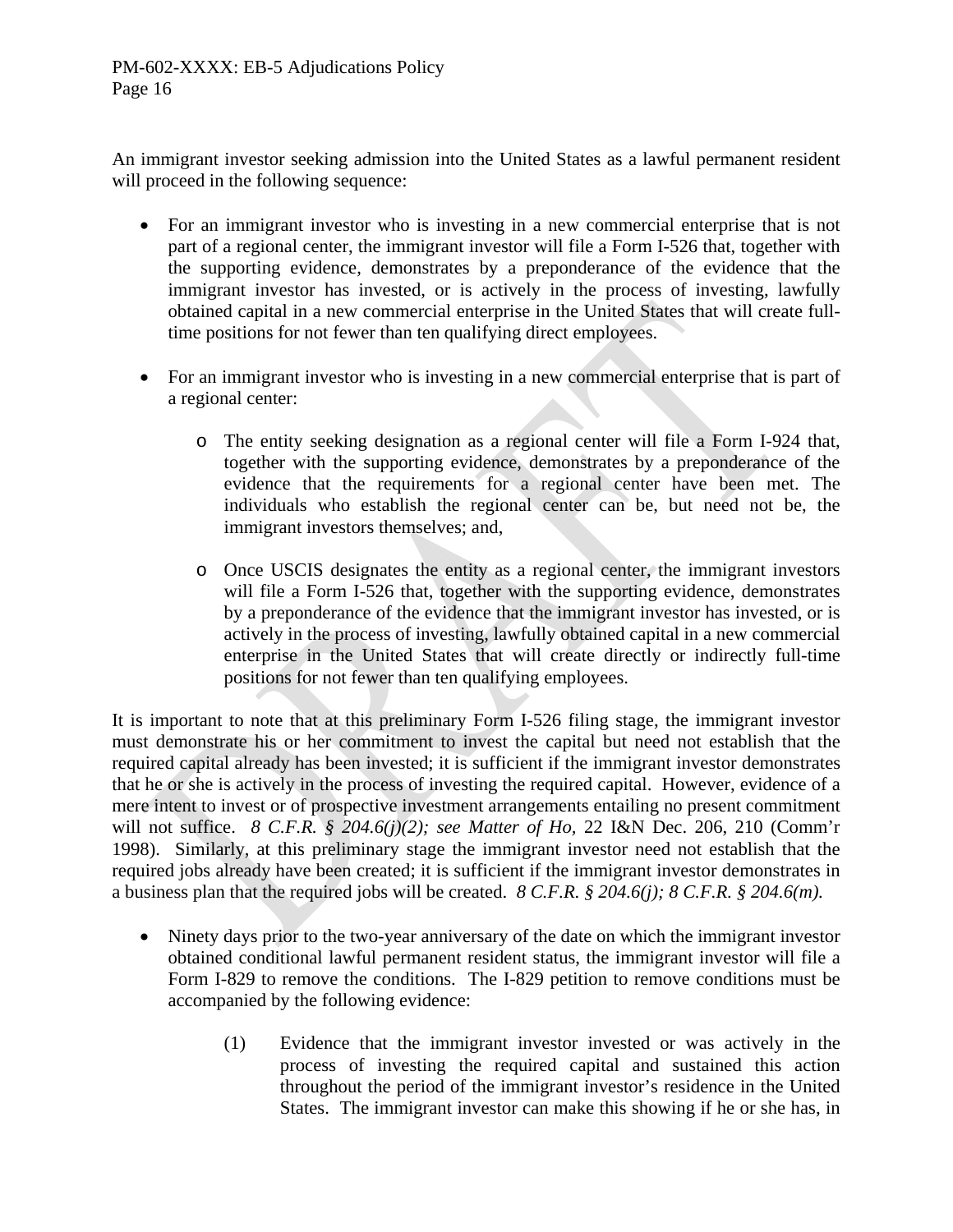good faith, substantially met the capital investment requirement and continuously maintained his or her capital investment over the two years of conditional residence. Even at this stage the immigrant investor need not have invested all of the required capital, but need only have substantially met that requirement. The evidence may include, but is not limited to, an audited financial statement or other probative evidence such as bank statements, invoices, receipts, contracts, business licenses, Federal or State income tax returns, and Federal or State quarterly tax statements; and,

(2) Evidence that the immigrant investor created or can be expected to create, within a reasonable time, ten full-time jobs for qualifying employees. In the case of a troubled business, the immigrant investor must submit evidence that the commercial enterprise maintained the number of existing employees at no less than the pre-investment level for the period following his or her admission as a conditional permanent resident. The evidence may include, but is not limited to, payroll records, relevant tax documents, and Forms I-9.

# *8 C.F.R. § 216.6(a)(4).*

It is also important to note that the EB5 Program allows an immigrant investor to become a lawful permanent resident, without conditions, if the immigrant investor has established a new commercial enterprise, substantially met the capital requirement, and can be expected to create within a reasonable time the required number of jobs. All of the goals of capital investment and job creation need not have been fully realized before the conditions on the immigrant investor's status have been removed. The regulations require the submission of documentary evidence of "substantial" compliance with the capital requirements and evidence that the jobs will be created "within a reasonable time." This is a reflection of the EB-5 Program's desire to attract investment and promote job creation, and also its recognition of the dynamics of capital investments in new commercial enterprises for the purpose of creating jobs.

# **B. Material Change**

The process of establishing a new business and creating jobs depends on a wide array of variables over which an investor or the creator of a new business may not have any control. The very best of business plans may be thrown off, for example, because of a sudden lack of supply in required merchandise or an unexpected hurricane that devastates an area in which the new business was to be built.

The effect of changed business plans on a regional center or an individual investor's immigration status may differ depending on when the change is made relative to the various petitions the regional center or the individual investor have filed.

It is well established that in visa petition proceedings, a petitioner must establish eligibility at the time of filing and that a petition cannot be approved if, after filing, the petitioner becomes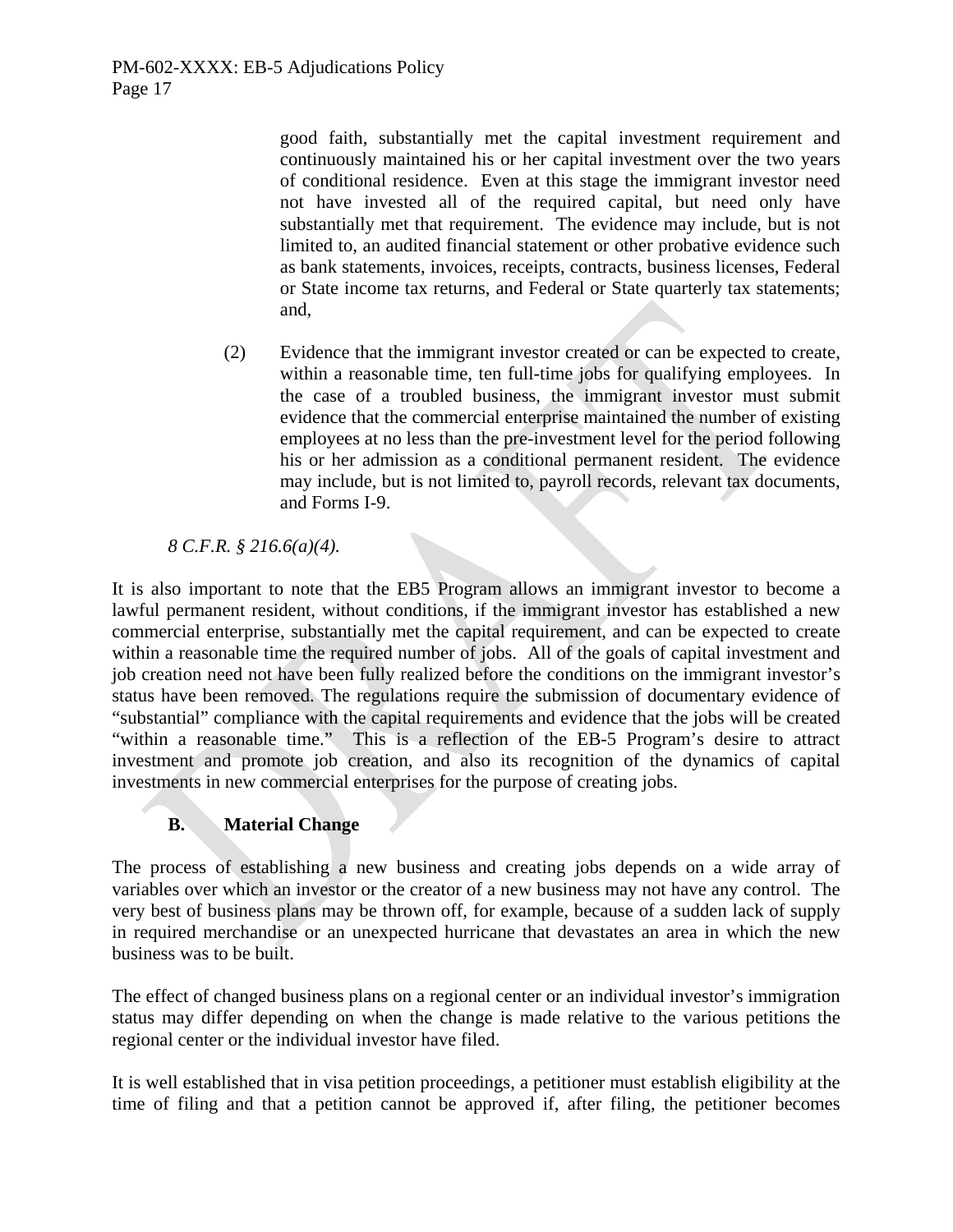eligible under a new set of facts or circumstances. *Matter of Katigbak,* 14 I&N Dec. 45, 49 (Comm. 1971); *Matter of Izummi,* 22 I&N Dec. at 175 ("a petitioner may not make material changes to a petition that has already been filed in an effort to make an apparently deficient petition conform to Service requirements").

# **1. Regional Center Applications (Forms I-924)**

In recognition of the fact that the regional center developer might in good faith have to implement material changes after submission of the initial Form I-924 petition to USCIS, the instructions to Form I-924 provide that a regional center may amend a previously-approved designation. The Form I-924 provides a list of acceptable amendments, including to geographic area, organization structure, capital investment projects (including changes in the economic analysis and underlying business plan used to estimate job creation for previously-approved investment opportunities), and an affiliated commercial enterprise's organization structure.

The approval of an amended Form I-924 does not cure or amend the I-526 petition an individual investor filed prior to the approval of the regional center amendment. The amendment alters the scope of the regional center to include the new commercial activity being conducted so that petitions filed after the amendment's approval fall within the scope of the regional center's approved activities.

#### **2. Investors Who Have Obtained Conditional Lawful Permanent Resident Status**

Historically, USCIS has required a direct connection between the business plan the investor has provided and the subsequent removal of conditions. USCIS would not approve a Form I-829 petition if the investor had made an investment and created jobs in the United States if the jobs were not created according to the plan presented in the Form I-526. While that position is a permissible construction of the governing statute, USCIS also notes that the statute does not require that direct connection. In order to provide flexibility to meet the realities of the business world, USCIS will permit an alien who has been admitted to the United States on a conditional basis to remove those conditions when circumstances have changed. An individual investor can, at the prescribed time, proceed with his or her Form I-829 petition to remove conditions and present documentary evidence demonstrating that, notwithstanding the business plan contained in the Form I-526, the requirements for the removal of conditions have been satisfied.

USCIS notes, however, that it is more beneficial for an immigrant investor to utilize the business plan contained in the Form I-526. As the Ninth Circuit Court of Appeals has recognized, if the alien investor is seeking to have the conditions removed from his or her status based on the business plan contained in the Form I-526, USCIS may not revisit certain aspects of the business plan, including issues related to the economic analysis supporting job creation. *Chang v. U.S*., 327 F.3d 911, 927 (9th Cir. 2003). If, however, the immigrant investor is seeking to have his or her conditions removed based on a business plan not consistent with the approved I-526, the *Chang* decision does not foreclose USCIS from requiring or requesting evidence to prove the element of job creation. This may include revisiting issues previously adjudicated in the Form I-526, such as the economic analysis underlying the new job creation.